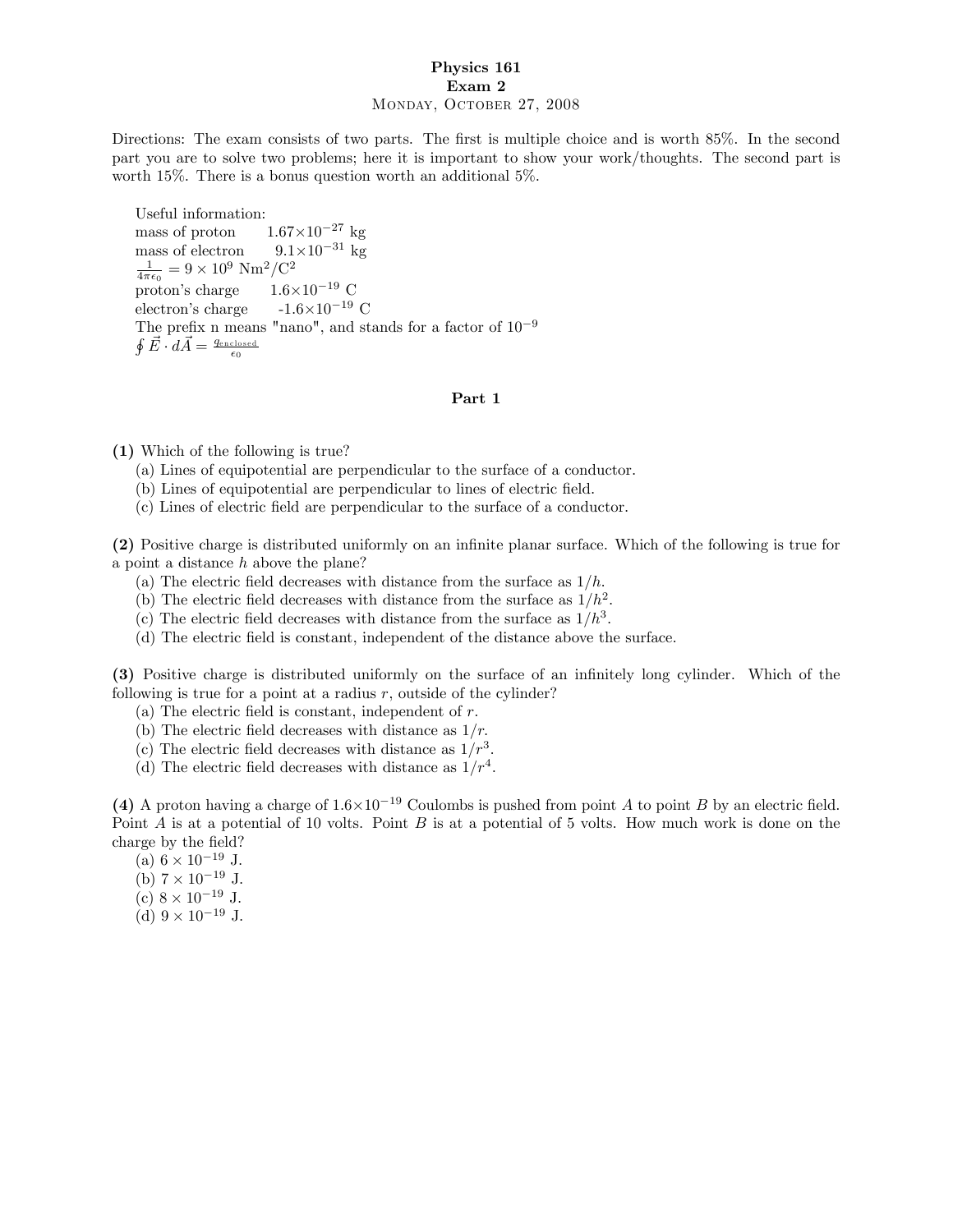(5) A test charge q is moved between two points, the initial point located at  $\vec{r}_i$  and the final point located at  $\vec{r}_f$ . If the change in *electrical potential energy* is given by

$$
\Delta U = -\int_{\vec{r}_i}^{\vec{r}_f} \vec{F} \cdot d\vec{s},
$$

then the change in the electrical potential is given by

(a)  $\Delta V = +\Delta U$ (b)  $\Delta V = -\int_{\vec{r}_i}^{\vec{r}_f} \vec{E} \cdot d\vec{s}$ (c)  $\Delta V = -\int_{\vec{r}_i}^{\vec{r}_f} \vec{F} \cdot d\vec{s}$ (d)  $\Delta V = + \int_{\vec{r}_i}^{\vec{r}_f} \vec{E} \cdot d\vec{s}$ 

(6) A proton having charge  $1.6 \times 10^{-19}$  C is placed in an electric field. If it experiences a force of  $8 \times 10^{-15}$ N, what is the strength of the electric field?

(a)  $20,000$  N/C.

(b) 30; 000 N/C.

(c)  $40,000$  N/C.

(d)  $50,000$  N/C.

(7) The principle of superposition of electrical forces states that

(a) the electric flux through a surface is the dot product of the electric field  $\vec{E}$  and the surface vector  $\vec{A}$ .

(b) the electric field is zero inside of a conductor.

(c) the force due to many point charges may be calculated by adding up the forces due to each point charge separately.

(d) electrical forces cannot be determined when more than two point particles are interacting.

(8) A metal object is charged. Which statement is true in equilibrium?

- (a) The electrical potential at the center of the metal is higher than the electrical potential at the surface.
- (b) The excess charge distributes itself uniformly throughout the metal.
- (c) The electric Öeld inside the metal is constant.
- (d) The excess charge resides on the surface of the metal.

(9) The electric field  $\vec{E}$  at a distance r from a point charge q is best described by the following:

(a) 
$$
\vec{E} = \frac{q}{4\pi\epsilon_0 r} \hat{r}
$$
  
\n(b)  $\vec{E} = \frac{q}{4\pi\epsilon_0 r^2} \hat{r}$   
\n(c)  $\vec{E} = \frac{q}{4\pi\epsilon_0 r^3} \hat{r}$   
\n(d)  $\vec{E} = \frac{q}{4\pi\epsilon_0 r^4} \hat{r}$ 

(10) An electron and a proton are separated from one another by  $2\times10^{-11}$  m, forming a dipole. What is the magnitude of the dipole moment?

- (a)  $1.2 \times 10^{-30}$  C m
- (b)  $2.2 \times 10^{-30}$  C m
- (c)  $3.2 \times 10^{-30}$  C m
- (d)  $4.2 \times 10^{-30}$  C m

(11) A uniform electric field has a strength  $\vec{E} = 2$  N/C  $\hat{x}+1$  N/C  $\hat{y}$ . Consider a square surface with area vector  $\vec{A} = 2$  m<sup>2</sup>  $\hat{x} + 2$  m<sup>2</sup>  $\hat{y}$ . What is the magnitude of the electric flux through this surface?

- (a)  $0 \text{ Nm}^2/\text{C}$
- (b)  $1 \text{ Nm}^2/\text{C}$
- $(c)$  4  $Nm^2/C$
- (d)  $6 \text{ Nm}^2/\text{C}$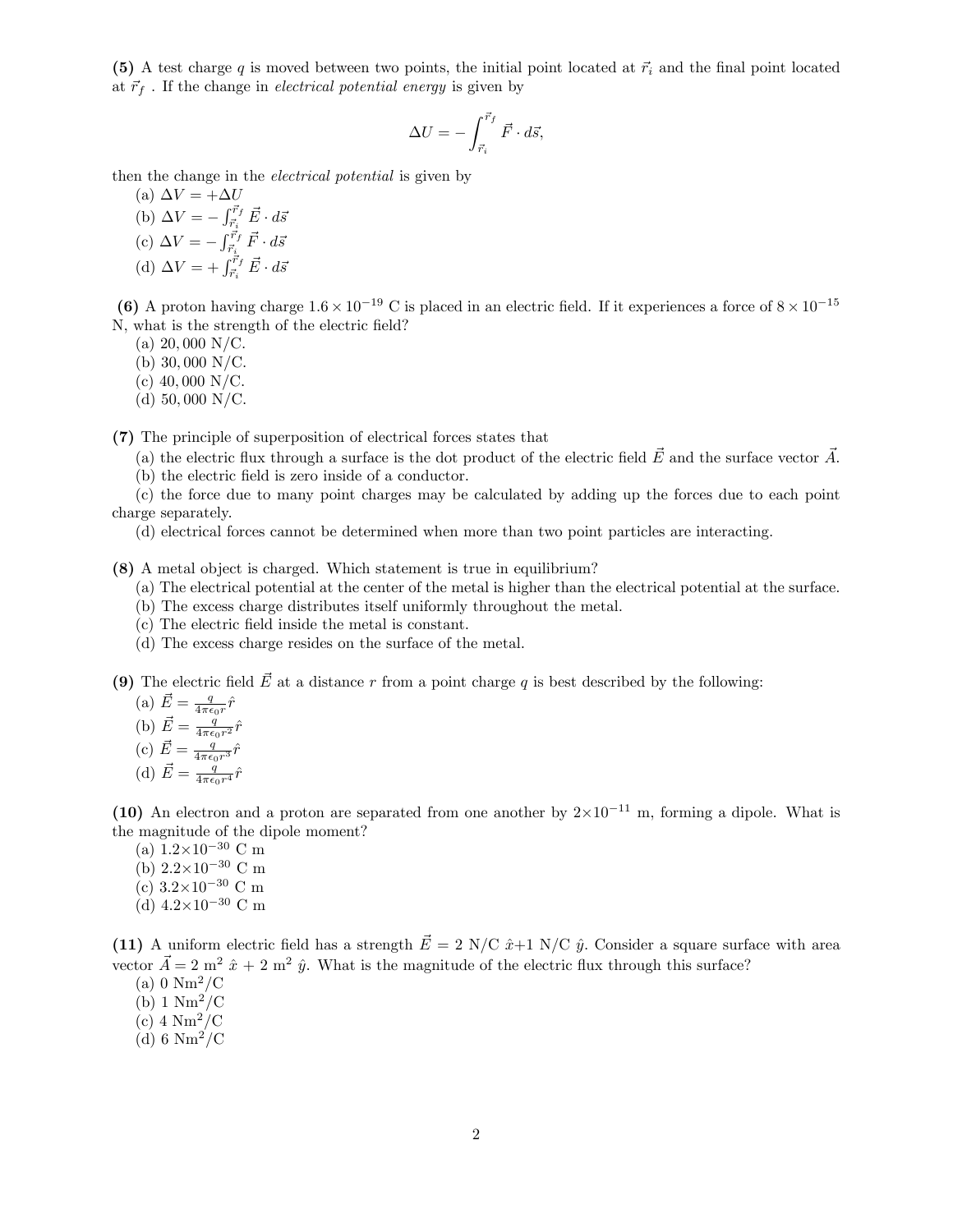(12) The electric potential at a distance r from a point charge  $q$  is given by

(a) 
$$
V(r) = \frac{q}{4\pi\epsilon_0 r}
$$
  
\n(b)  $V(r) = \frac{q}{4\pi\epsilon_0 r^2}$   
\n(c)  $V(r) = \frac{q}{4\pi\epsilon_0 r^3}$   
\n(d)  $V(r) = \frac{q}{4\pi\epsilon_0 r^4}$ 

(13) A metal object is charged. In equilibrium, the electric Öeld lines just outside the surface, (a) do not exist.

(b) are tangent to the surface of the metal.

(c) are perpendicular to the surface of the metal

(d) are parallel to the equipotential surfaces.

(14) A spherical metal shell with radius  $R$  is placed in a uniform electric field  $E$ . Inside the shell, in equilibrium, the magnitude of the field is

(a) 0

(b)  $\frac{1}{2}E$ 

(c)  $4\pi E$ 

(d)  $E/4\pi$ 

(15) What is the electrical force of repulsion between two electrons that are separated by a distance of 1.0 m?

(a)  $2.3 \times 10^{-28}$  N (b)  $2.0 \times 10^{-28}$  N (c)  $1.7 \times 10^{-28}$  N (d)  $1.4 \times 10^{-28}$  N

(16) An electron and a proton are at rest. The distance between them is 1 nm. What is the minimum amount of work that must be performed to pull the two particles apart (to infinity)?

(a)  $1.6 \times 10^{-19}$  J (b)  $2.0 \times 10^{-19}$  J (c)  $2.3 \times 10^{-19}$  J (d)  $2.9 \times 10^{-19}$  J

(17) A charge of 1 nC is transferred to a metal sphere of radius 10 cm. What is the strength of the electric field at a point outside of the sphere, 40 cm from the center of the sphere?

- $(a) 64 N/C.$
- (b) 56 N/C.
- (c) 44 N/C.
- (d)  $38 \text{ N/C}$ .

(18) A spherical shell of radius 10 cm is uniformly charged so that charge density on the surface is  $1 \text{ nC/m}^2$ . What is the magnitude of the electric field at a point *inside* the shell at a radial distance 5 cm from the center?

- (a) 113 N/C (b) 57 N/C (c) 28 N/C
- (d)  $0 N/C$

(19) The net electric flux exiting a Gaussian surface is  $72\pi \text{ Nm}^2/\text{C}^2$ . How much charge is enclosed by the surface?

(a) 2 nC

- (b) 1 nC
- (c) 3 nC
- (d) 4 nC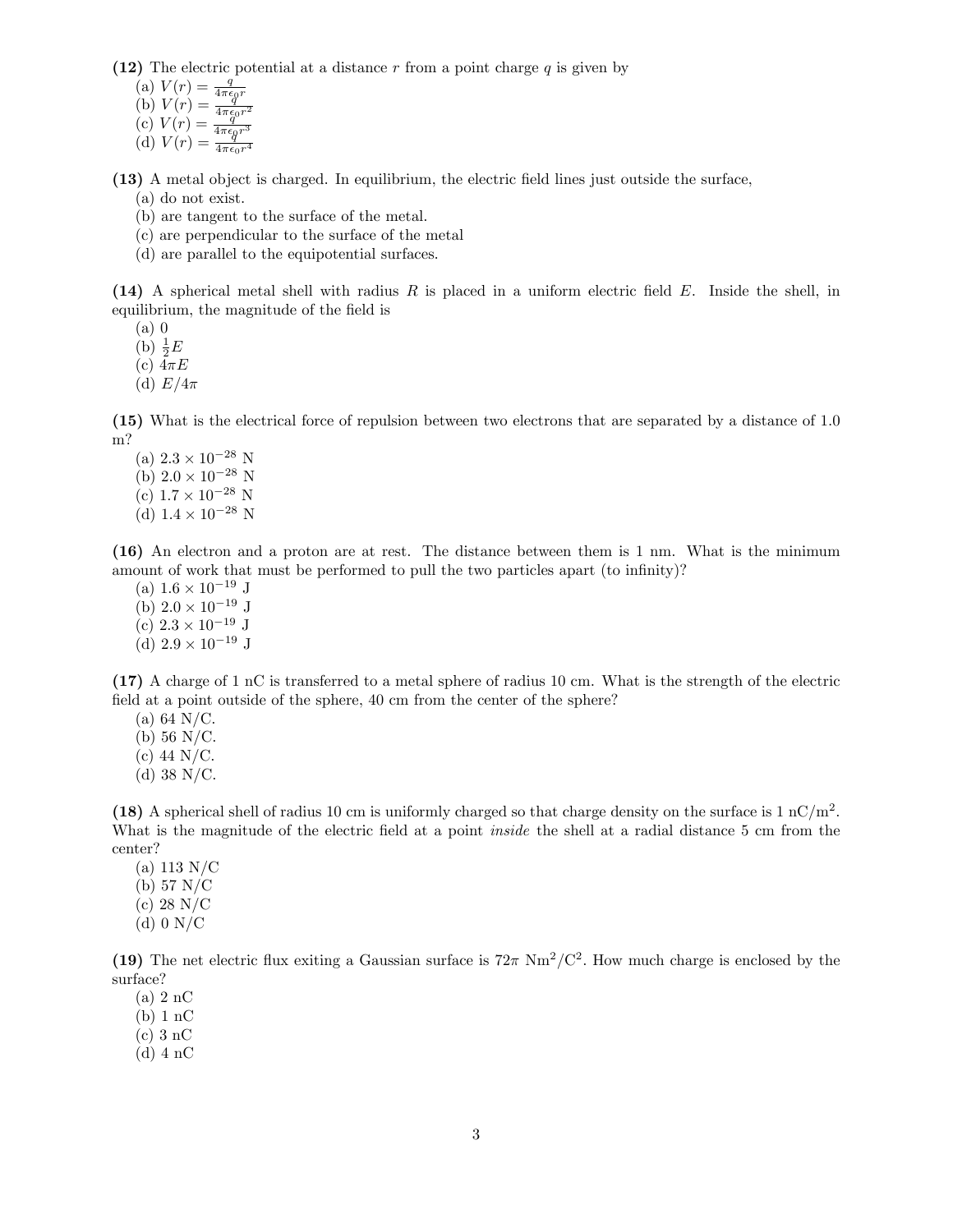(20) A metal sphere of radius 0:500 m is uniformly charged with negative charges so that the surface charge density is -3.2 nC/m<sup>2</sup>. How many excess electrons are on the sphere?

(a)  $3.01 \times 10^{10}$ 

(b)  $3.28 \times 10^{10}$ 

(c)  $6.3 \times 10^{10}$ 

(d)  $6.02 \times 10^{10}$ 

## Part 2

(1-10pts) A parallel plate capacitor consists of two parallel conducting plates, each having an area  $2\times10^{-4}$ m<sup>2</sup>. The capacitor is charged so that one plate has a charge of 2 nC, and the other plate has charge of  $-2$  nC. If the perpendicular separation between the two plates is 2 mm, what is the difference in potential between them?

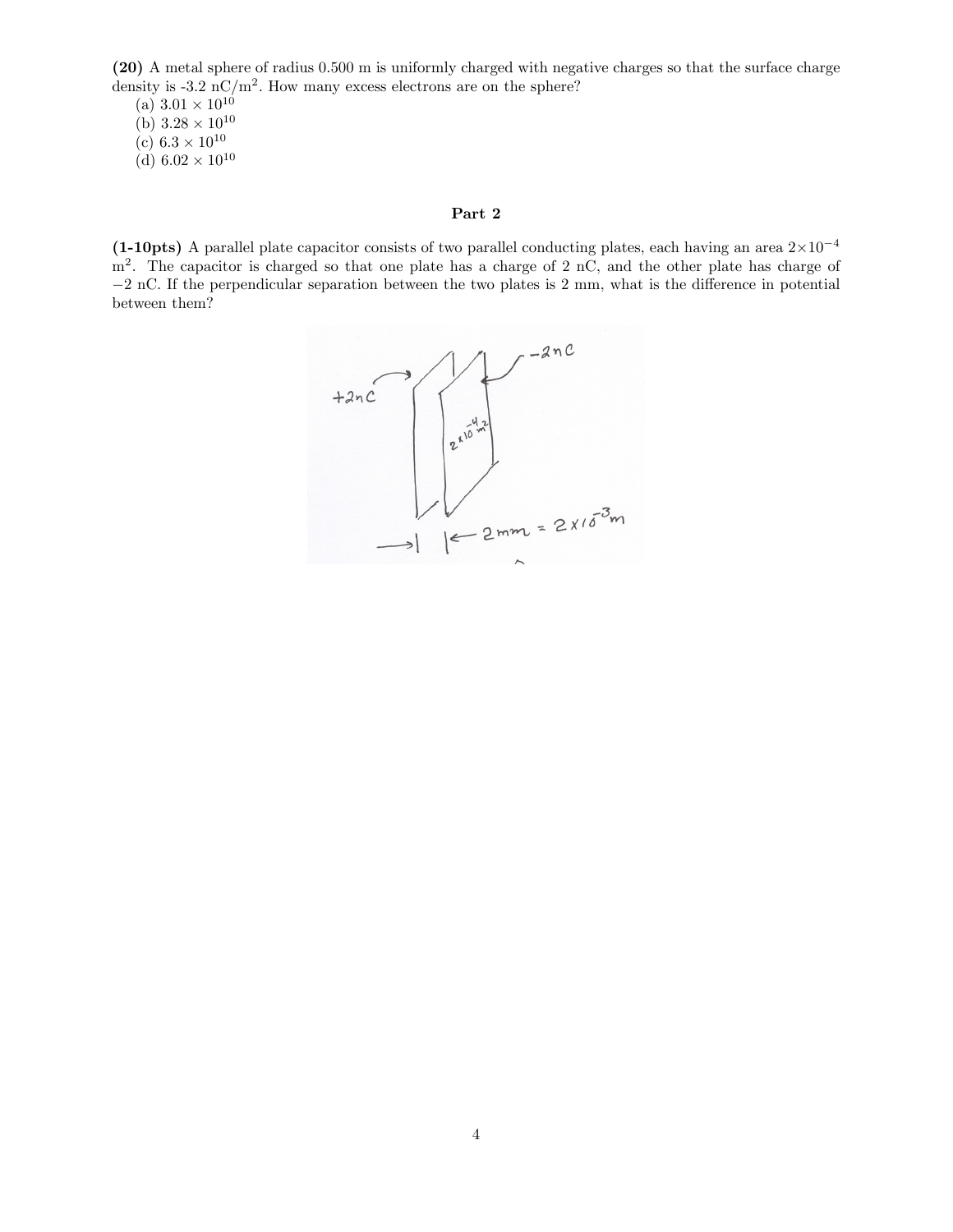(2-5pts) A non-conducting planar slab of infinite extent has a thickness of 1 cm. Charge is distributed uniformly throughout its volume, with a density of  $1 \text{ nC/m}^3$ . What is the electric field at a point outside (external to) the slab?